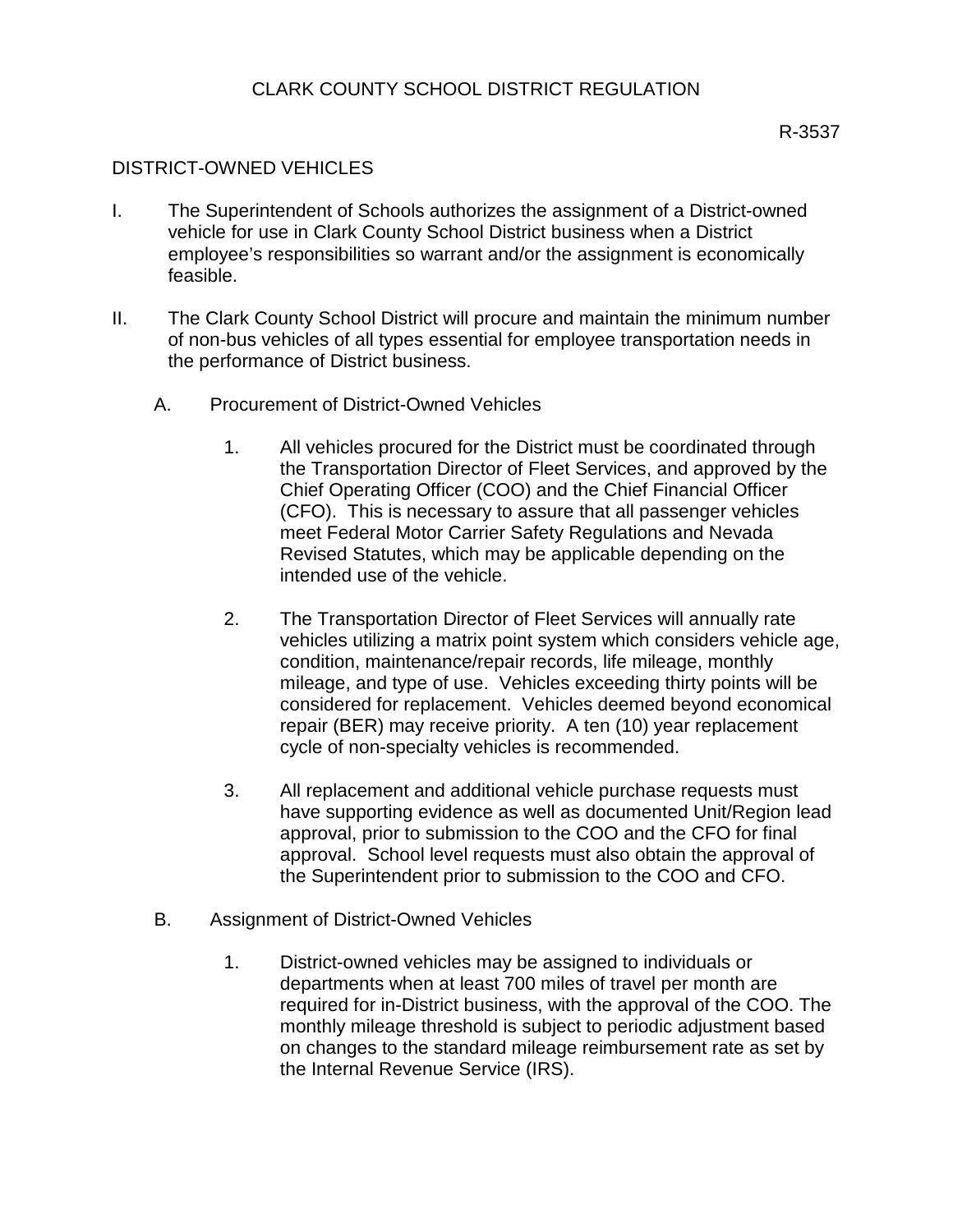- 2. In some instances, contingent upon an established need, vehicles may be assigned to a department when less than 700 miles of travel per month are required (i.e., transporting materials, specialty use, or equipment for students), with the approval of the COO.
- 3. All District-owned vehicles are available to best serve employee transportation needs of the District and no vehicle is considered "permanently" assigned to any individual or department.
- 4. Departments utilizing District-owned vehicles are responsible for establishing procedures that document adherence to Regulation 3536 Section 4.A.
- 5. Vehicle assignments with a usage below the minimum 700 miles of travel per month, will be required to complete an annual justification form to be reviewed by the Vehicle Justification Committee. Assignment changes of low use vehicles may be necessary.
- 6. District employees and departments requiring periodic use of a District vehicle may reserve and utilize vehicles assigned to the District's motor pool.
- C. Housing of District-Owned Vehicles
	- 1. All District-owned vehicles will be housed at District locations only, as designated by the COO upon assignment of the vehicle.
	- 2. Upon approval of the COO, exceptions may be granted as follows:
		- a. To supervisors or administrators responsible for night or weekend activities which must be monitored.
		- b. To supervisors or employees who are subject to, and are routinely called for, 24-hour or weekend calls for emergency service work.
	- 3. Mileage tracking procedures for "take-home" vehicles are as follows:
		- a. GPS Equipped Vehicles: The supervisor of an employee that utilizes a GPS equipped "take-home" vehicle is responsible for reviewing and documenting GPS data on a monthly basis for reasonableness. Improper use can result in employee discipline and reassignment of the vehicle.
		- b. Non-GPS Equipped Vehicles: An employee that utilizes a non-GPS equipped "take-home" vehicle will be responsible for maintaining a log of vehicle use to include daily mileage,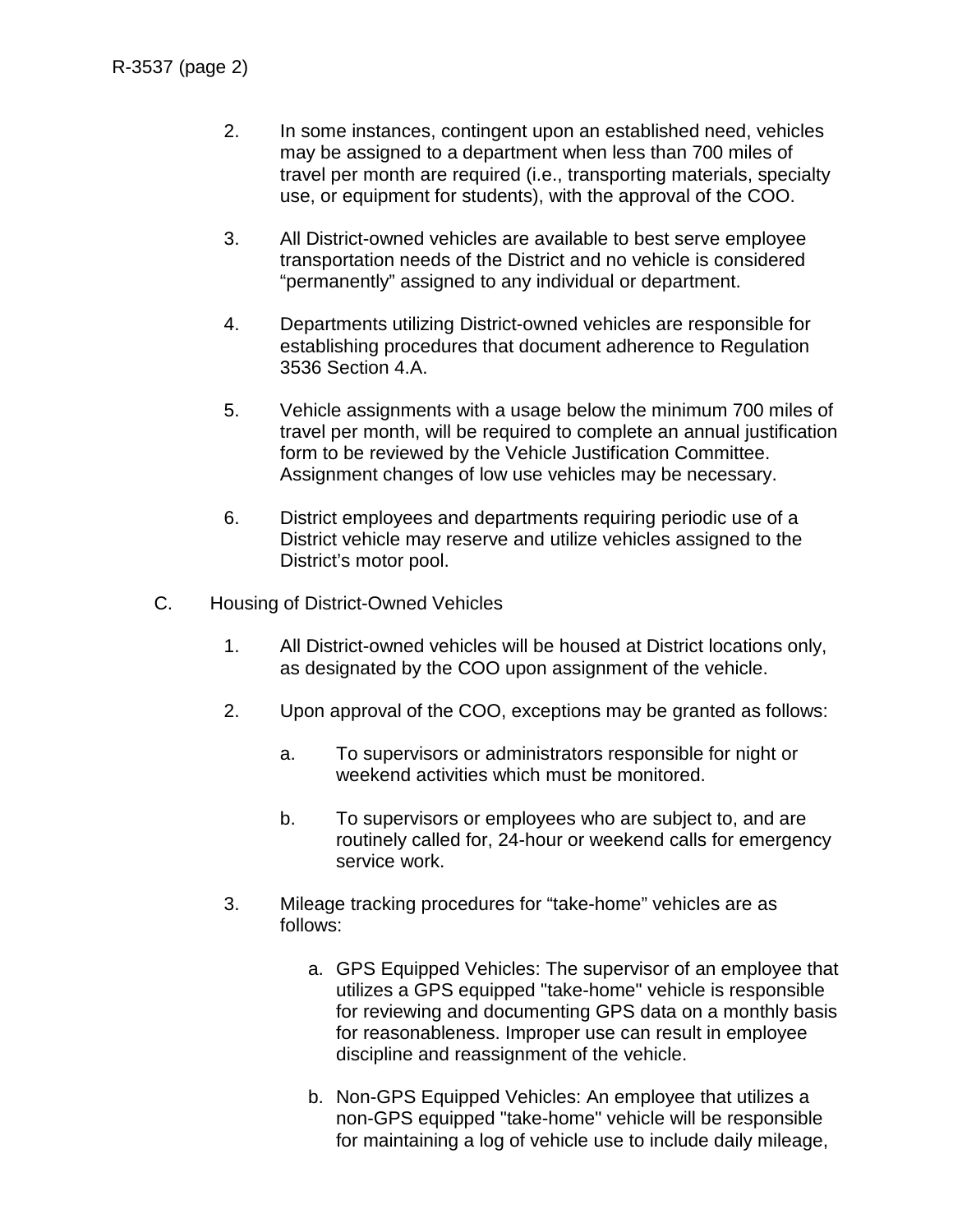total vehicle usage days, and after hour call outs. The vehicle log must be reviewed and documented monthly by the employee's supervisor for reasonableness. Improper use can result in employee discipline and reassignment of the vehicle.

- 4. Employees electing to utilize a "take-home" vehicle will be responsible for any applicable fringe benefit taxes.
- D. Maintenance of District-Owned Vehicles

Employees using any District vehicle are responsible for its care and return in good condition. All employees assigned District-owned vehicles are responsible for meeting vehicle maintenance schedules as established and coordinated through Fleet Services.

E. Accidents Involving District-Owned Vehicles

When an employee driving a District-owned vehicle is involved in an accident, the employee/driver must follow requirements outlined in Regulation 3532 – Accident Involving District Transportation Vehicles.

- F. Proper Use and Operation of District-Owned Vehicles
	- 1. All District-owned vehicles are to be used for District business only. District-owned vehicles are not to be used for personal business (e.g., driving to and from personal appointments, errands, non work-related lunch meetings, or court appearances). This is inclusive of those persons assigned a take-home vehicle.
	- 2. Official decals, including, but not limited to, the District decal, How Am I Driving, and Vehicle Numbers are not to be tampered with, removed from, or added to a vehicle, except by authorized personnel. Adding unauthorized decals, stickers, auxiliary devices, or other decorations to District vehicles is prohibited.
	- 3. The assigned vehicle operator is responsible for checking the vehicle on a daily basis and filling out the CCSD Vehicle Inspection Checklist weekly. Vehicles that are not assigned to a particular operator are the responsibility of the assigned department.
	- 4. Non-district employees are not permitted to operate District vehicles. Unauthorized riders are not permitted in District vehicles. Any citation or violation of a traffic law related to the use of a District vehicle may subject the user to discipline, up to and including dismissal.
	- 5. District vehicles may be used to obtain lunch by employees under certain circumstances, such as, but not limited to, construction or